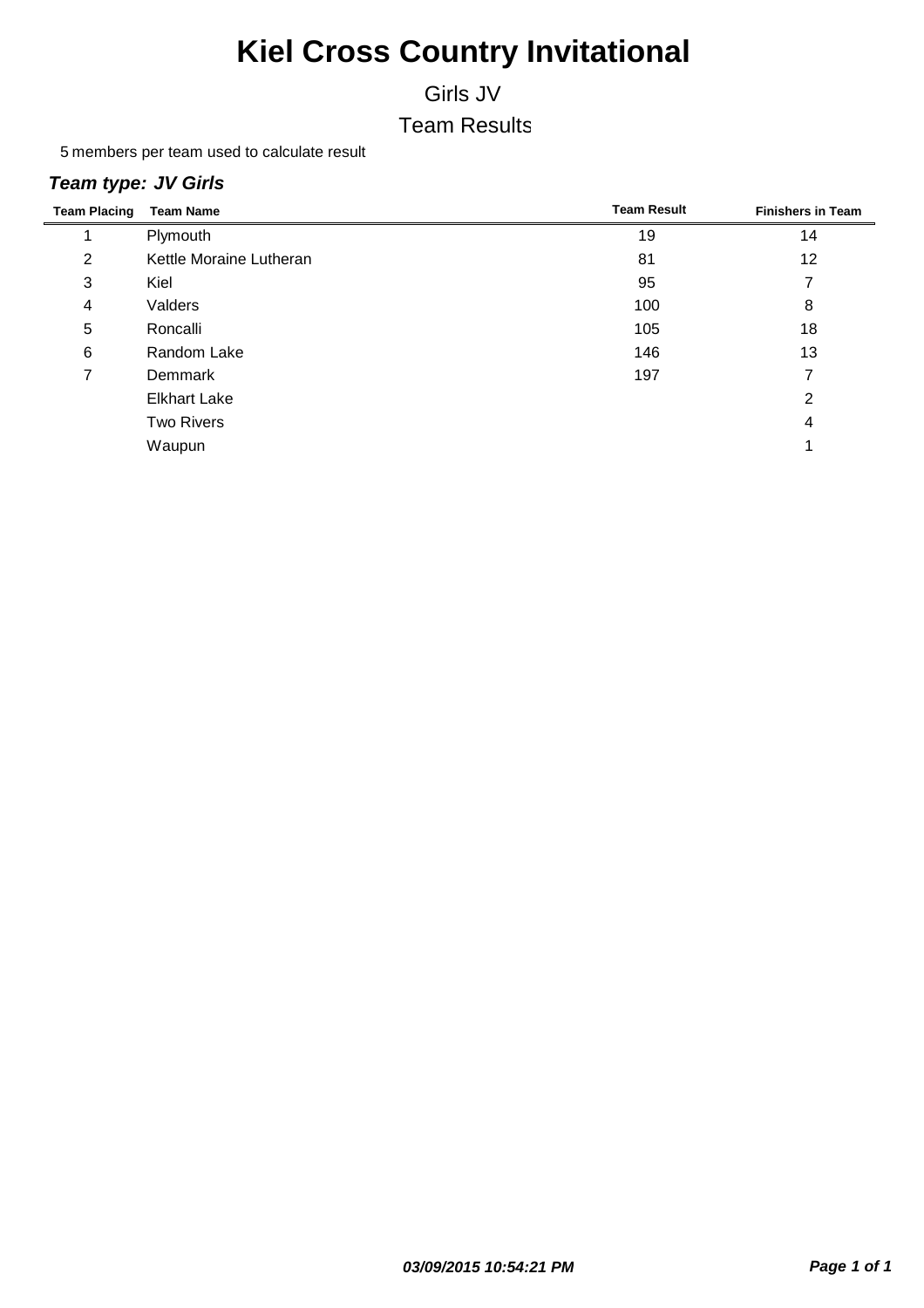Girls JV

Overall Results: Girls JV

| Pos | No  | Name                    | School                  | Year | Time       | Team<br><b>Position</b> | Team<br><b>Points</b> | Pace          |
|-----|-----|-------------------------|-------------------------|------|------------|-------------------------|-----------------------|---------------|
| 1   | 211 | Grace Huibregtse        | Plymouth                | 11   | 00:18:15.1 | 1                       | 1                     | 4:33 min/km   |
| 2   | 765 | Ali Coeur               | Random Lake             | 10   | 00:18:34.2 | 1                       | 2                     | $4:38$ min/km |
| 3   | 36  | Hannah Eigenberger      | Plymouth                | 10   | 00:18:51.4 | 2                       | 3                     | 4:42 min/km   |
| 4   | 171 | Morgan Lisowe           | Plymouth                | 12   | 00:18:52.5 | 3                       | 4                     | 4:43 min/km   |
| 5   | 270 | Kalei Hering            | Plymouth                | 11   | 00:18:53.7 | 4                       | 5                     | 4:43 min/km   |
| 6   | 265 | Luci Hoitink            | Plymouth                | 10   | 00:19:07.7 | 5                       | 6                     | 4:46 min/km   |
| 7   | 762 | Maria Ryan              | Plymouth                | 11   | 00:19:46.7 | 6                       | 7                     | 4:56 min/km   |
| 8   | 274 | Hannah Harms            | Plymouth                | 12   | 00:19:47.3 | 7                       | 8                     | 4:56 min/km   |
| 9   | 450 | Sarah Morris            | Plymouth                | 10   | 00:19:49.8 | 8                       | >7                    | 4:57 min/km   |
| 10  | 635 | Erica Zeamer            | Kettle Moraine Lutheran | 9    | 00:19:50.9 | 1                       | 9                     | 4:57 min/km   |
| 11  | 624 | Shannon Cobian          | Kettle Moraine Lutheran | 12   | 00:19:56.3 | 2                       | 10                    | 4:59 min/km   |
| 12  | 612 | <b>Gwen Streblow</b>    | Plymouth                | 11   | 00:19:58.1 | 9                       | >7                    | 4:59 min/km   |
| 13  | 675 | Peyton Koppenhaver      | Kiel                    | 9    | 00:19:59.5 | 1                       | 11                    | 4:59 min/km   |
| 14  | 131 | <b>Lizzy Francis</b>    | Plymouth                | 12   | 00:20:03.1 | 10                      | >7                    | 5:00 min/km   |
| 15  | 673 | Caroline Klessig        | Kiel                    | 10   | 00:20:12.8 | $\mathbf{2}$            | 12                    | 5:03 min/km   |
| 16  | 906 | Emily Leschke           | Valders                 | 10   | 00:20:13.1 | 1                       | 13                    | 5:03 min/km   |
| 17  | 796 | Lauren Clark            | Roncalli                | 12   | 00:20:19.2 | 1                       | 14                    | 5:04 min/km   |
| 18  | 803 | Katya Konopacki         | Roncalli                | 9    | 00:20:24.1 | 2                       | 15                    | 5:06 min/km   |
| 19  | 905 | Allison Leschke         | Valders                 | 10   | 00:20:26.3 | 2                       | 16                    | 5:06 min/km   |
| 20  | 677 | Sara Winkel             | Kiel                    | 12   | 00:20:30.6 | 3                       | 17                    | 5:07 min/km   |
| 21  | 628 | Kiley Huckstorf         | Kettle Moraine Lutheran | 9    | 00:20:40.4 | 3                       | 18                    | 5:10 min/km   |
| 22  | 907 | Savannah Litz           | Valders                 | 9    | 00:20:52.1 | 3                       | 19                    | 5:13 min/km   |
| 23  | 621 | Olivia Asen             | Kettle Moraine Lutheran | 12   | 00:20:55.4 | 4                       | 20                    | 5:13 min/km   |
| 24  | 805 | Melissa Pajula          | Roncalli                | 11   | 00:20:55.6 | 3                       | 21                    | 5:13 min/km   |
| 25  | 901 | Alyssa Christianson     | Valders                 | 12   | 00:21:03.9 | 4                       | 22                    | 5:15 min/km   |
| 26  | 665 | <b>Felicity Barbeau</b> | Kiel                    | 10   | 00:21:04.1 | 4                       | 23                    | 5:16 min/km   |
| 27  | 625 | Kayla Cooper            | Kettle Moraine Lutheran | 12   | 00:21:04.7 | 5                       | 24                    | 5:16 min/km   |
| 28  | 767 | Danielle Fischer        | Random Lake             | 11   | 00:21:13.7 | 2                       | 25                    | 5:18 min/km   |
| 29  | 626 | Mary Falck              | Kettle Moraine Lutheran | 12   | 00:21:16.3 | 6                       | 26                    | 5:19 min/km   |
| 30  | 903 | Samantha Loose          | Plymouth                | 10   | 00:21:18.4 | 11                      | >7                    | 5:19 min/km   |
| 31  | 806 | Lauren Salutz           | Roncalli                | 12   | 00:21:18.7 | 4                       | 27                    | 5:19 min/km   |
| 32  | 810 | Livi Wagner             | Roncalli                | 12   | 00:21:21.4 | 5                       | 28                    | 5:20 min/km   |
| 33  | 799 | Jenna Grall             | Roncalli                | 9    | 00:21:26.5 | 6                       | 29                    | 5:21 min/km   |
| 34  | 909 | Danielle Visser         | Valders                 | 10   | 00:21:32.4 | 5                       | 30                    | 5:23 min/km   |
| 35  | 902 | Sanne Debruijn          | Valders                 | 12   | 00:21:35.4 | 6                       | 31                    | 5:23 min/km   |
| 36  | 169 | Lania Krueger           | Plymouth                | 9    | 00:21:36.7 | $12$                    | >7                    | 5:24 min/km   |
| 37  | 671 | Allyson Jeanty          | Kiel                    | 9    | 00:21:41.7 | 5                       | 32                    | 5:25 min/km   |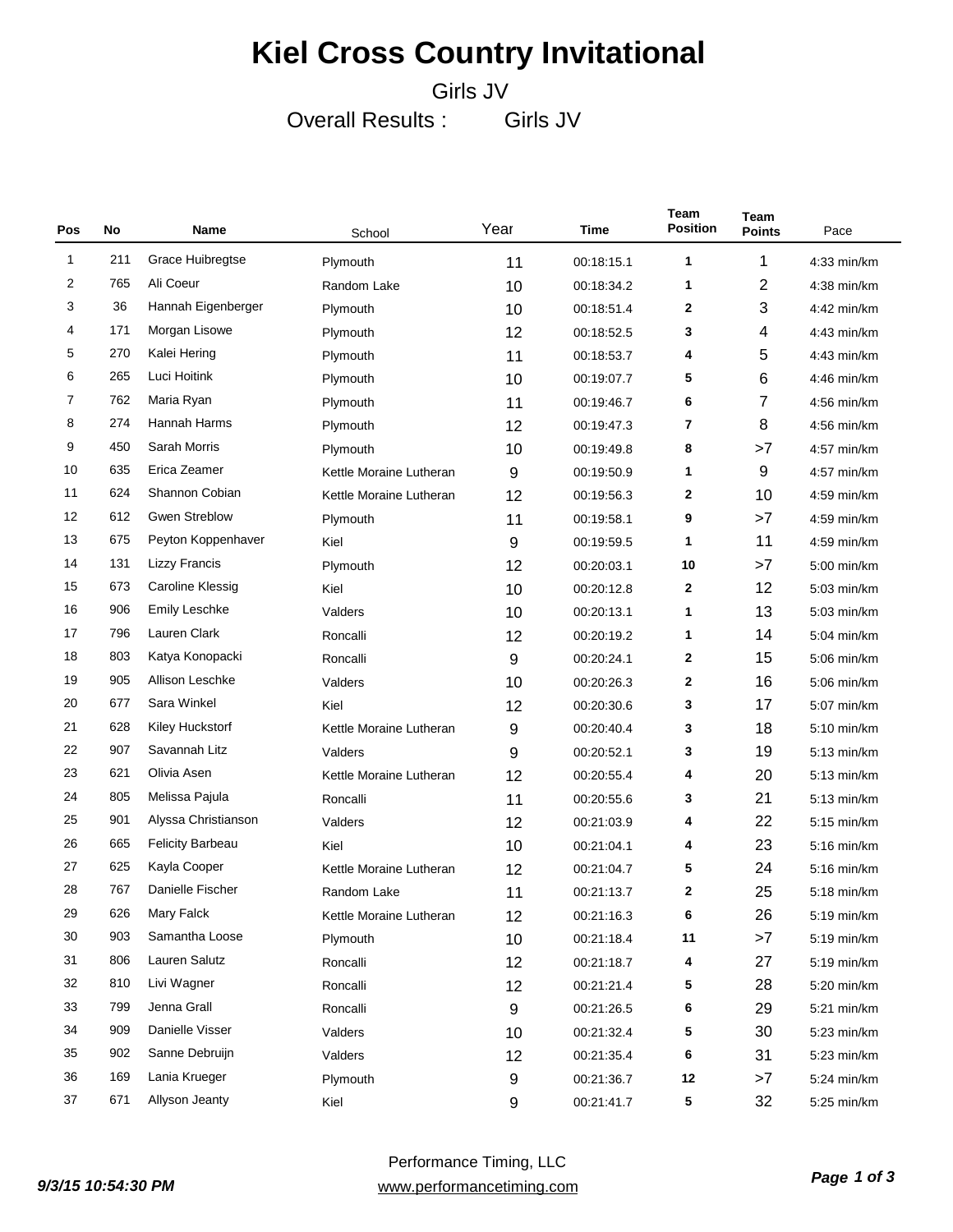Girls JV

Overall Results: Girls JV

| Pos | No  | Name                     | School                  | Year | Time       | <b>Team</b><br><b>Position</b> | Team<br><b>Points</b> | Pace          |
|-----|-----|--------------------------|-------------------------|------|------------|--------------------------------|-----------------------|---------------|
| 38  | 811 | Abby Zuchae              | Roncalli                | 10   | 00:21:43.7 | 7                              | 33                    | 5:25 min/km   |
| 39  | 801 | Luca Jakelyte            | Roncalli                | 11   | 00:21:46.6 | 8                              | >7                    | 5:26 min/km   |
| 40  | 633 | <b>Allie Stoltz</b>      | Kettle Moraine Lutheran | 11   | 00:21:49.4 | 7                              | 34                    | 5:27 min/km   |
| 41  | 946 | Morgan Hoffmann          | Waupun                  | 12   | 00:21:57.6 | 1                              | $5$                   | 5:29 min/km   |
| 42  | 557 | Hannah Levy              | Demmark                 | 11   | 00:21:58.6 | 1                              | 35                    | 5:29 min/km   |
| 43  | 552 | Hannah Asplund           | Demmark                 | 10   | 00:22:02.4 | 2                              | 36                    | 5:30 min/km   |
| 44  | 910 | Mckenna Walsh            | Valders                 | 9    | 00:22:15.8 | 7                              | 37                    | 5:33 min/km   |
| 45  | 808 | Grace Simino             | Roncalli                | 10   | 00:22:20.1 | 9                              | >7                    | 5:35 min/km   |
| 46  | 634 | Lauren Van Ornum         | Kettle Moraine Lutheran | 10   | 00:22:24.9 | 8                              | >7                    | 5:36 min/km   |
| 47  | 769 | <b>Baye Goral</b>        | Random Lake             | 9    | 00:22:41.2 | 3                              | 38                    | 5:40 min/km   |
| 48  | 777 | Chelsea Weiss            | Random Lake             | 12   | 00:22:51.8 | 4                              | 39                    | 5:42 min/km   |
| 49  | 807 | Sarah Schumacher         | Roncalli                | 10   | 00:22:57.3 | 10                             | >7                    | 5:44 min/km   |
| 50  | 631 | Mikaylah Martens         | Kettle Moraine Lutheran | 12   | 00:23:15.4 | 9                              | >7                    | 5:48 min/km   |
| 51  | 630 | Jamie Schultz            | Plymouth                | 11   | 00:23:20.9 | 13                             | >7                    | 5:50 min/km   |
| 52  | 556 | Kaitlyn Knuth            | Demmark                 | 11   | 00:23:24.4 | 3                              | 40                    | 5:51 min/km   |
| 53  | 558 | Haley Van Beek           | Demmark                 | 12   | 00:23:32.9 | 4                              | 41                    | 5:53 min/km   |
| 54  | 877 | Rebecca Manna            | <b>Two Rivers</b>       | 12   | 00:23:37.5 | 1                              | $5$                   | 5:54 min/km   |
| 55  | 770 | Sarah Jensen             | Random Lake             | 12   | 00:23:39.2 | 5                              | 42                    | 5:54 min/km   |
| 56  | 797 | Izzy Dupor               | Roncalli                | 12   | 00:23:41.6 | 11                             | >7                    | 5:55 min/km   |
| 57  | 663 | Maria Blatz              | Kiel                    | 10   | 00:23:41.8 | 6                              | 43                    | 5:55 min/km   |
| 58  | 878 | Adrianna Powalisz        | <b>Two Rivers</b>       | 9    | 00:23:52.2 | 2                              | $5$                   | 5:58 min/km   |
| 59  | 764 | <b>Cheyanne Clausing</b> | Random Lake             | 11   | 00:24:00.4 | 6                              | 44                    | 6:00 min/km   |
| 60  | 554 | Clare Hall               | Demmark                 | 11   | 00:24:01.4 | 5                              | 45                    | 6:00 min/km   |
| 61  | 800 | Abby Henning             | Roncalli                | 10   | 00:24:02.6 | 12                             | >7                    | 6:00 min/km   |
| 62  | 771 | Heidi Kannenberg         | Random Lake             | 11   | 00:24:04.2 | 7                              | 46                    | $6:01$ min/km |
| 63  | 632 | Marisa Riemer            | Kettle Moraine Lutheran | 12   | 00:24:42.4 | 10                             | >7                    | 6:10 min/km   |
| 64  | 669 | Desiree Erdmann          | Kiel                    | 10   | 00:24:52.7 | 7                              | 47                    | $6:13$ min/km |
| 65  | 798 | Anna Gottshall           | Roncalli                | 11   | 00:24:55.4 | 13                             | >7                    | $6:13$ min/km |
| 66  | 629 | Kylee Hughes             | Kettle Moraine Lutheran | 11   | 00:25:00.9 | 11                             | >7                    | 6:15 min/km   |
| 67  | 761 | Ellie Barber             | Random Lake             | 9    | 00:25:24.3 | 8                              | >7                    | 6:21 min/km   |
| 68  | 555 | Jada Johnson             | Demmark                 | 9    | 00:25:24.3 | 6                              | 48                    | 6:21 min/km   |
| 69  | 793 | Raven Behringer          | Roncalli                | 12   | 00:25:34.6 | 14                             | >7                    | $6:23$ min/km |
| 70  | 773 | Shyanne Koski            | Random Lake             | 12   | 00:25:46.9 | 9                              | >7                    | $6:26$ min/km |
| 71  | 776 | Morgan Voeller           | Random Lake             | 11   | 00:25:49.2 | 10                             | >7                    | $6:27$ min/km |
| 72  | 766 | Rachel Fechter           | Random Lake             | 11   | 00:25:57.6 | 11                             | >7                    | 6:29 min/km   |
| 73  | 809 | Megan Taddy              | Roncalli                | 11   | 00:26:21.5 | 15                             | >7                    | 6:35 min/km   |
| 74  | 795 | Natalie Burkhand         | Roncalli                | 9    | 00:26:28.9 | 16                             | >7                    | 6:37 min/km   |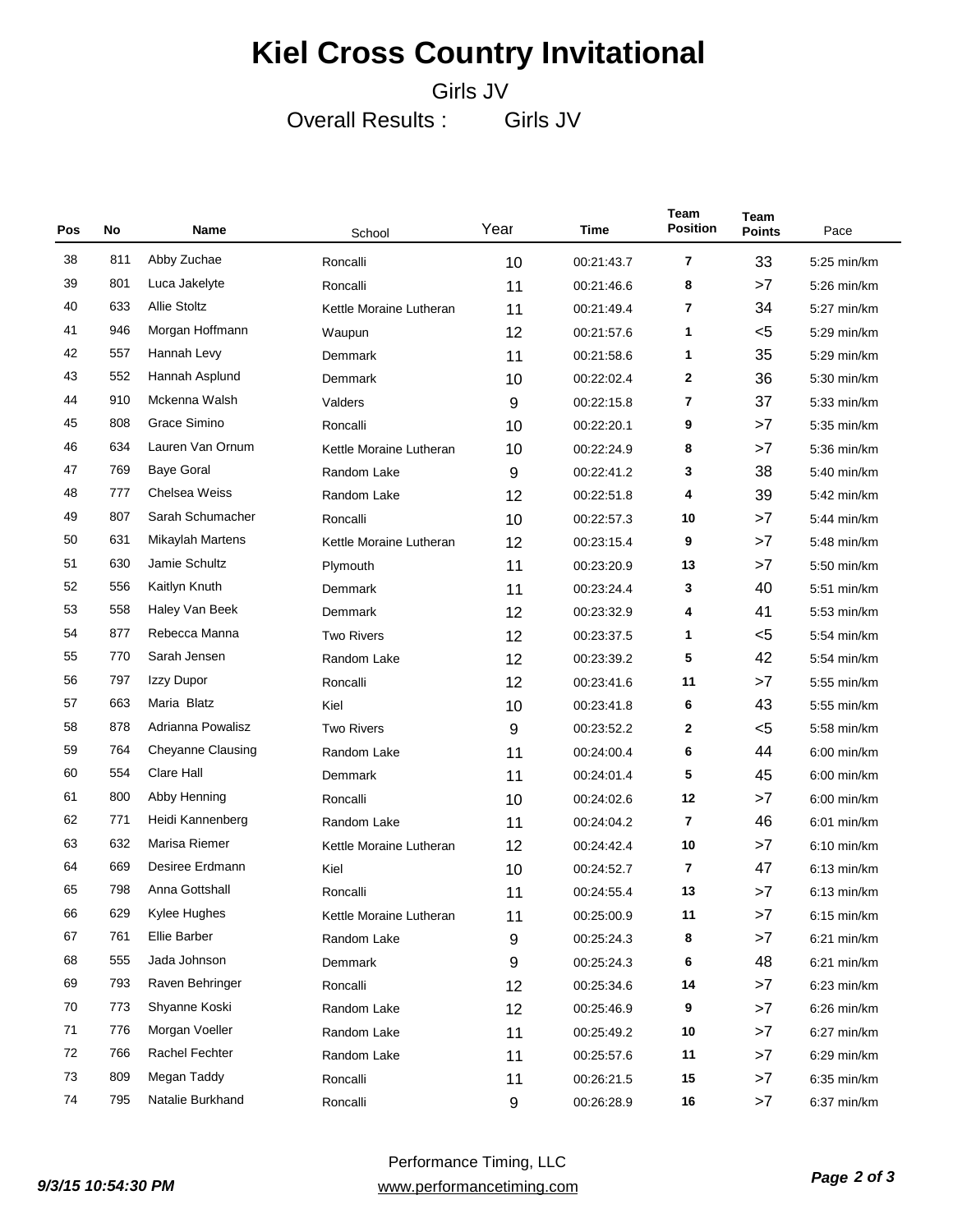Girls JV

Overall Results: Girls JV

| <b>Pos</b> | No  | Name               | School                  | Year | <b>Time</b> | Team<br><b>Position</b> | Team<br><b>Points</b> | Pace          |
|------------|-----|--------------------|-------------------------|------|-------------|-------------------------|-----------------------|---------------|
| 75         | 792 | Kathryn Bartel     | Roncalli                | 12   | 00:26:50.2  | 17                      | >7                    | $6:42$ min/km |
| 76         | 802 | Mickeala Klein     | Roncalli                | 11   | 00:27:04.9  | 18                      | >7                    | $6:46$ min/km |
| 77         | 908 | <b>Abby Pattee</b> | Valders                 | 10   | 00:27:10.3  | 8                       | >7                    | $6:47$ min/km |
| 78         | 904 | Maddie Werner      | Plymouth                | 11   | 00:27:46.5  | 14                      | >7                    | $6:56$ min/km |
| 79         | 588 | Emma Salzwedel     | <b>Elkhart Lake</b>     | 9    | 00:27:51.9  | $\mathbf 1$             | $<$ 5                 | $6:57$ min/km |
| 80         | 587 | Kyra Campbell      | <b>Elkhart Lake</b>     | 10   | 00:27:57.7  | $\mathbf{2}$            | $<$ 5                 | $6:59$ min/km |
| 81         | 622 | Zihan Li           | Kettle Moraine Lutheran | 12   | 00:30:08.6  | 12                      | >7                    | $7:32$ min/km |
| 82         | 559 | Elizabeth Zoirb    | Demmark                 | 9    | 00:30:42.4  | 7                       | 49                    | $7:40$ min/km |
| 83         | 772 | Megan Kannenberg   | Random Lake             | 9    | 00:31:10.7  | 12                      | >7                    | $7:47$ min/km |
| 84         | 879 | Maggie Remiker     | <b>Two Rivers</b>       | 11   | 00:31:13.6  | 3                       | $<$ 5                 | $7:48$ min/km |
| 85         | 876 | Danielle Buchholz  | <b>Two Rivers</b>       | 11   | 00:32:51.3  | 4                       | $<$ 5                 | $8:12$ min/km |
| 86         | 768 | Alexandra Gilley   | Random Lake             | 9    | 00:37:32.5  | 13                      | >7                    | $9:23$ min/km |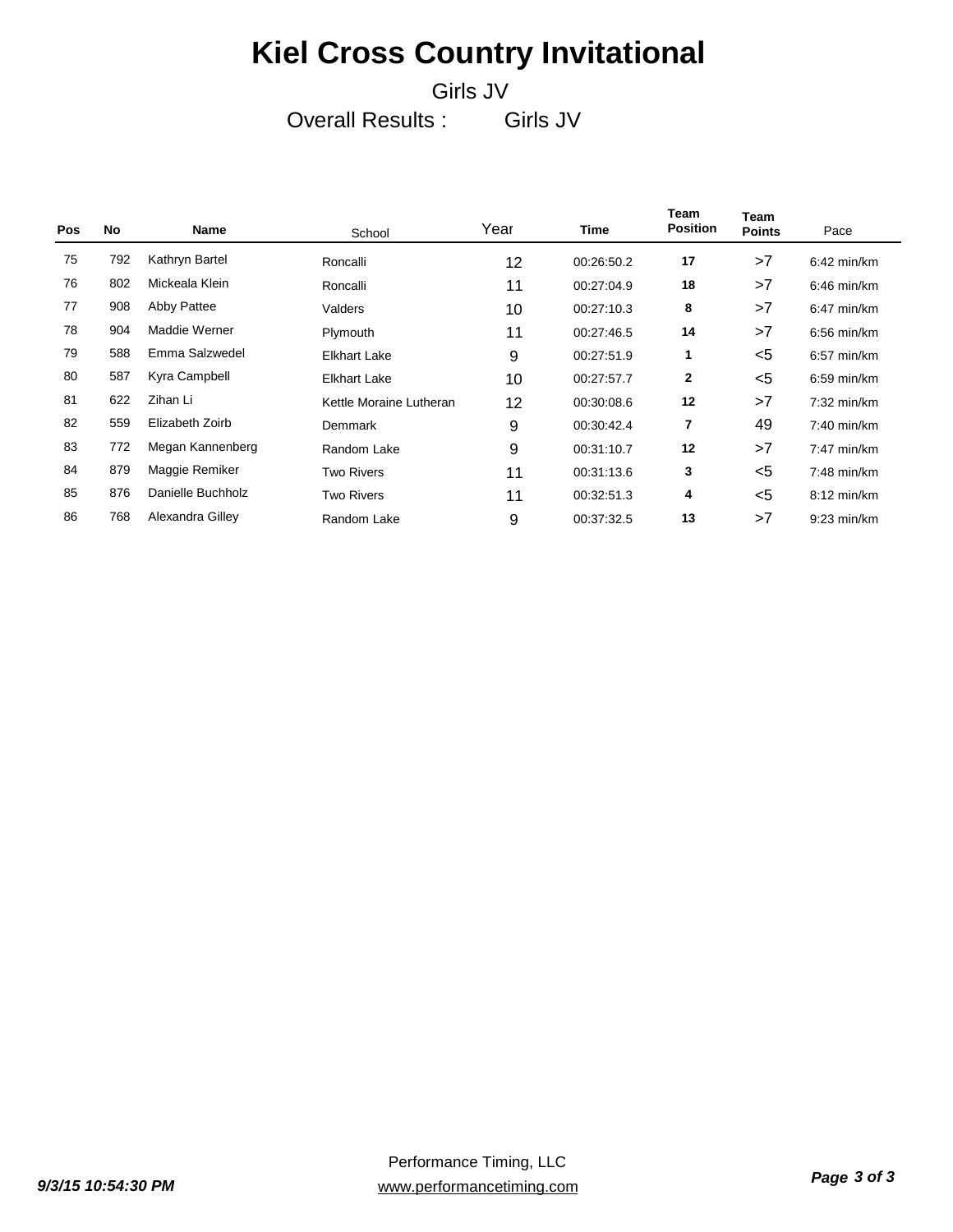|                 | Team name: Plymouth  |                                |                         |                  |                    |                    |
|-----------------|----------------------|--------------------------------|-------------------------|------------------|--------------------|--------------------|
| Team result: 19 |                      |                                |                         | Team Pos: 1      |                    |                    |
| <b>Team Pos</b> | <b>Overall Pos</b>   | Race No                        | <b>Name</b>             |                  | <b>Finish Time</b> | <b>Team Points</b> |
| 1               | 1                    | 211                            | <b>Grace Huibregtse</b> | $\mathbf{1}$     | 00:18:16           | 1                  |
| $\overline{c}$  | 3                    | 36                             | Hannah Eigenberger      | 3                | 00:18:52           | 3                  |
| 3               | 4                    | 171                            | Morgan Lisowe           | 4                | 00:18:53           | 4                  |
| 4               | 5                    | 270                            | Kalei Hering            | 5                | 00:18:54           | 5                  |
| 5               | 6                    | 265                            | Luci Hoitink            | 6                | 00:19:08           | 6                  |
| 6               | 7                    | 762                            | Maria Ryan              | 7                | 00:19:47           | $\overline{7}$     |
| 7               | 8                    | 274                            | Hannah Harms            | 8                | 00:19:48           | 8                  |
| 8               | 9                    | 450                            | Sarah Morris            | >7               | 00:19:50           | >7                 |
| 9               | 12                   | 612                            | <b>Gwen Streblow</b>    | >7               | 00:19:59           | >7                 |
| 10              | 14                   | 131                            | <b>Lizzy Francis</b>    | >7               | 00:20:04           | >7                 |
| 11              | 30                   | 903                            | Samantha Loose          | >7               | 00:21:19           | >7                 |
| 12              | 36                   | 169                            | Lania Krueger           | >7               | 00:21:37           | >7                 |
| 13              | 51                   | 630                            | Jamie Schultz           | >7               | 00:23:21           | >7                 |
| 14              | 78                   | 904                            | Maddie Werner           | >7               | 00:27:47           | >7                 |
|                 |                      |                                |                         |                  |                    |                    |
| Team name:      |                      | <b>Kettle Moraine Lutheran</b> |                         |                  |                    |                    |
| Team result: 81 |                      |                                |                         | Team Pos: 2      |                    |                    |
| <b>Team Pos</b> | <b>Overall Pos</b>   | <b>Race No</b>                 | <b>Name</b>             |                  | <b>Finish Time</b> | <b>Team Points</b> |
| 1               | 10                   | 635                            | Erica Zeamer            | $\boldsymbol{9}$ | 00:19:51           | 9                  |
| 2               | 11                   | 624                            | Shannon Cobian          | 10               | 00:19:57           | 10                 |
| 3               | 21                   | 628                            | Kiley Huckstorf         | 18               | 00:20:41           | 18                 |
| 4               | 23                   | 621                            | Olivia Asen             | 20               | 00:20:56           | 20                 |
| 5               | 27                   | 625                            | Kayla Cooper            | 24               | 00:21:05           | 24                 |
| 6               | 29                   | 626                            | Mary Falck              | 26               | 00:21:17           | 26                 |
| 7               | 40                   | 633                            | <b>Allie Stoltz</b>     | 34               | 00:21:50           | 34                 |
| 8               | 46                   | 634                            | Lauren Van Ornum        | >7               | 00:22:25           | >7                 |
| 9               | 50                   | 631                            | Mikaylah Martens        | >7               | 00:23:16           | >7                 |
| 10              | 63                   | 632                            | Marisa Riemer           | $>7$             | 00:24:43           | >7                 |
| 11              | 66                   | 629                            | Kylee Hughes            | >7               | 00:25:01           | >7                 |
| 12              | 81                   | 622                            | Zihan Li                | >7               | 00:30:09           | >7                 |
|                 |                      |                                |                         |                  |                    |                    |
| Team name:      | Kiel                 |                                |                         |                  |                    |                    |
| Team result: 95 |                      |                                |                         | Team Pos: 3      |                    |                    |
| <b>Team Pos</b> | <b>Overall Pos</b>   | <b>Race No</b>                 | <b>Name</b>             |                  | <b>Finish Time</b> | <b>Team Points</b> |
| 1               | 13                   | 675                            | Peyton Koppenhaver      | 11               | 00:20:00           | 11                 |
| $\overline{2}$  | 15                   | 673                            | Caroline Klessig        | 12               | 00:20:13           | 12                 |
| 3               | 20                   | 677                            | Sara Winkel             | 17               | 00:20:31           | 17                 |
| 4               | 26                   | 665                            | <b>Felicity Barbeau</b> | 23               | 00:21:05           | 23                 |
| 5               | 37                   | 671                            | Allyson Jeanty          | 32               | 00:21:42           | 32                 |
| 6               | 57                   | 663                            | Maria Blatz             | 43               | 00:23:42           | 43                 |
| 7               | 64                   | 669                            | Desiree Erdmann         | 47               | 00:24:53           | 47                 |
|                 |                      |                                |                         |                  |                    |                    |
|                 | Team name: Valders   |                                |                         |                  |                    |                    |
|                 | Team result: 100     |                                |                         | Team Pos: 4      |                    |                    |
|                 | Team Pos Overall Pos | <b>Race No</b>                 | <b>Name</b>             |                  | <b>Finish Time</b> | <b>Team Points</b> |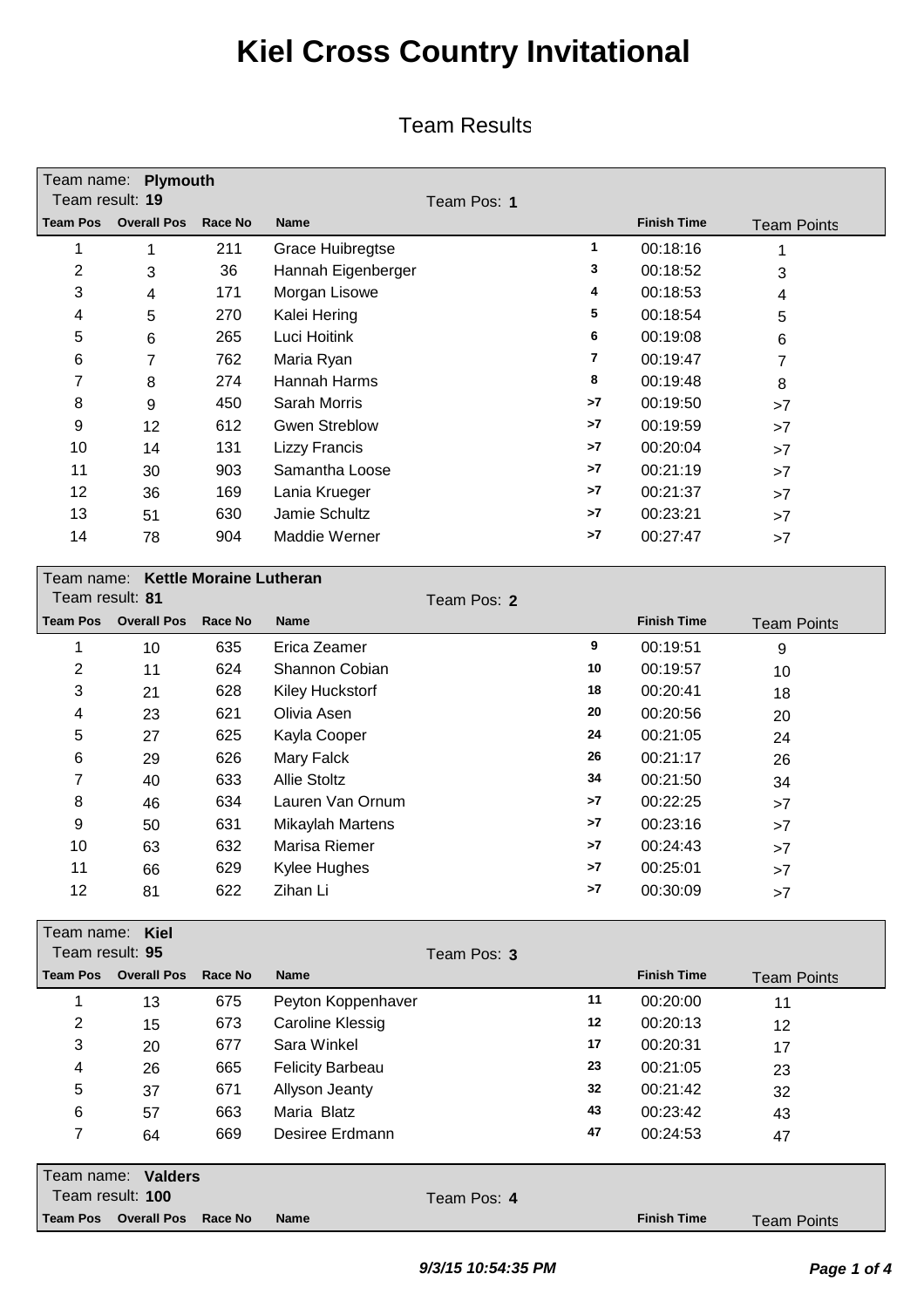|                 | Team name: Valders     |                |                      |             |    |                    |                    |
|-----------------|------------------------|----------------|----------------------|-------------|----|--------------------|--------------------|
|                 | Team result: 100       |                |                      | Team Pos: 4 |    |                    |                    |
| <b>Team Pos</b> | <b>Overall Pos</b>     | <b>Race No</b> | <b>Name</b>          |             |    | <b>Finish Time</b> | <b>Team Points</b> |
| 1               | 16                     | 906            | <b>Emily Leschke</b> |             | 13 | 00:20:14           | 13                 |
| $\overline{2}$  | 19                     | 905            | Allison Leschke      |             | 16 | 00:20:27           | 16                 |
| 3               | 22                     | 907            | Savannah Litz        |             | 19 | 00:20:53           | 19                 |
| 4               | 25                     | 901            | Alyssa Christianson  |             | 22 | 00:21:04           | 22                 |
| 5               | 34                     | 909            | Danielle Visser      |             | 30 | 00:21:33           | 30                 |
| 6               | 35                     | 902            | Sanne Debruijn       |             | 31 | 00:21:36           | 31                 |
| 7               | 44                     | 910            | Mckenna Walsh        |             | 37 | 00:22:16           | 37                 |
| 8               | 77                     | 908            | Abby Pattee          |             | >7 | 00:27:11           | >7                 |
| Team name:      | <b>Roncalli</b>        |                |                      |             |    |                    |                    |
|                 | Team result: 105       |                |                      | Team Pos: 5 |    |                    |                    |
| <b>Team Pos</b> | <b>Overall Pos</b>     | <b>Race No</b> | <b>Name</b>          |             |    | <b>Finish Time</b> | <b>Team Points</b> |
| 1               | 17                     | 796            | Lauren Clark         |             | 14 | 00:20:20           | 14                 |
| $\overline{2}$  | 18                     | 803            | Katya Konopacki      |             | 15 | 00:20:25           | 15                 |
| 3               | 24                     | 805            | Melissa Pajula       |             | 21 | 00:20:56           | 21                 |
| 4               | 31                     | 806            | Lauren Salutz        |             | 27 | 00:21:19           | 27                 |
| 5               | 32                     | 810            | Livi Wagner          |             | 28 | 00:21:22           | 28                 |
| 6               | 33                     | 799            | Jenna Grall          |             | 29 | 00:21:27           | 29                 |
| $\overline{7}$  | 38                     | 811            | Abby Zuchae          |             | 33 | 00:21:44           | 33                 |
| 8               | 39                     | 801            | Luca Jakelyte        |             | >7 | 00:21:47           | >7                 |
| 9               | 45                     | 808            | Grace Simino         |             | >7 | 00:22:21           | >7                 |
| 10              | 49                     | 807            | Sarah Schumacher     |             | >7 | 00:22:58           | >7                 |
| 11              | 56                     | 797            | Izzy Dupor           |             | >7 | 00:23:42           | >7                 |
| 12              | 61                     | 800            | Abby Henning         |             | >7 | 00:24:03           | >7                 |
| 13              | 65                     | 798            | Anna Gottshall       |             | >7 | 00:24:56           | >7                 |
| 14              | 69                     | 793            | Raven Behringer      |             | >7 | 00:25:35           | >7                 |
| 15              | 73                     | 809            | Megan Taddy          |             | >7 | 00:26:22           | >7                 |
| 16              | 74                     | 795            | Natalie Burkhand     |             | >7 | 00:26:29           | >7                 |
| 17              | 75                     | 792            | Kathryn Bartel       |             | >7 | 00:26:51           | >7                 |
| 18              | 76                     | 802            | Mickeala Klein       |             | >7 | 00:27:05           | $>7$               |
|                 | Team name: Random Lake |                |                      |             |    |                    |                    |
|                 | Team result: 146       |                |                      | Team Pos: 6 |    |                    |                    |
|                 | Team Pos Overall Pos   | <b>Race No</b> | Name                 |             |    | <b>Finish Time</b> | <b>Team Points</b> |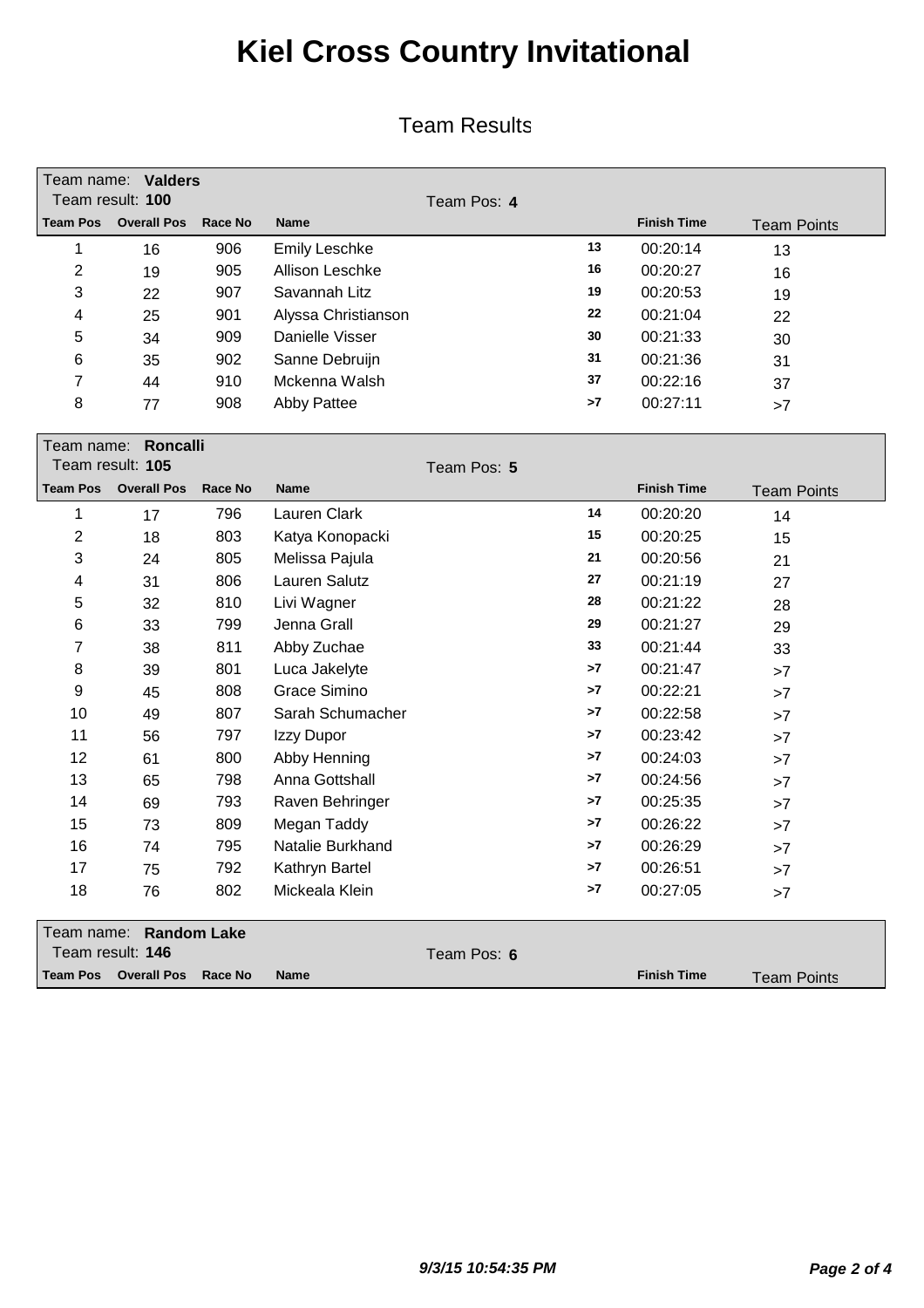|                         | Team name: Random Lake |                |                          |             |              |                    |                    |
|-------------------------|------------------------|----------------|--------------------------|-------------|--------------|--------------------|--------------------|
|                         | Team result: 146       |                |                          | Team Pos: 6 |              |                    |                    |
| <b>Team Pos</b>         | <b>Overall Pos</b>     | <b>Race No</b> | <b>Name</b>              |             |              | <b>Finish Time</b> | <b>Team Points</b> |
| 1                       | $\overline{2}$         | 765            | Ali Coeur                |             | $\mathbf{2}$ | 00:18:35           | $\overline{2}$     |
| $\overline{\mathbf{c}}$ | 28                     | 767            | Danielle Fischer         |             | 25           | 00:21:14           | 25                 |
| 3                       | 47                     | 769            | <b>Baye Goral</b>        |             | 38           | 00:22:42           | 38                 |
| 4                       | 48                     | 777            | Chelsea Weiss            |             | 39           | 00:22:52           | 39                 |
| 5                       | 55                     | 770            | Sarah Jensen             |             | 42           | 00:23:40           | 42                 |
| $\,6$                   | 59                     | 764            | <b>Cheyanne Clausing</b> |             | 44           | 00:24:01           | 44                 |
| 7                       | 62                     | 771            | Heidi Kannenberg         |             | 46           | 00:24:05           | 46                 |
| 8                       | 67                     | 761            | <b>Ellie Barber</b>      |             | >7           | 00:25:25           | >7                 |
| 9                       | 70                     | 773            | Shyanne Koski            |             | >7           | 00:25:47           | >7                 |
| 10                      | 71                     | 776            | Morgan Voeller           |             | >7           | 00:25:50           | >7                 |
| 11                      | 72                     | 766            | <b>Rachel Fechter</b>    |             | >7           | 00:25:58           | >7                 |
| 12                      | 83                     | 772            | Megan Kannenberg         |             | >7           | 00:31:11           | >7                 |
| 13                      | 86                     | 768            | Alexandra Gilley         |             | >7           | 00:37:33           | >7                 |
| Team name:              | <b>Demmark</b>         |                |                          |             |              |                    |                    |
|                         | Team result: 197       |                |                          | Team Pos: 7 |              |                    |                    |
| <b>Team Pos</b>         | <b>Overall Pos</b>     | <b>Race No</b> | <b>Name</b>              |             |              | <b>Finish Time</b> | <b>Team Points</b> |
| 1                       | 42                     | 557            | Hannah Levy              |             | 35           | 00:21:59           | 35                 |
| 2                       | 43                     | 552            | Hannah Asplund           |             | 36           | 00:22:03           | 36                 |
| 3                       | 52                     | 556            | Kaitlyn Knuth            |             | 40           | 00:23:25           | 40                 |
| 4                       | 53                     | 558            | Haley Van Beek           |             | 41           | 00:23:33           | 41                 |
| 5                       | 60                     | 554            | <b>Clare Hall</b>        |             | 45           | 00:24:02           | 45                 |
| 6                       | 68                     | 555            | Jada Johnson             |             | 48           | 00:25:25           | 48                 |
| 7                       | 82                     | 559            | Elizabeth Zoirb          |             | 49           | 00:30:43           | 49                 |
|                         |                        |                |                          |             |              |                    |                    |
| Team name:              | <b>Elkhart Lake</b>    |                |                          |             |              |                    |                    |
| Team result:            |                        |                |                          | Team Pos:   |              |                    |                    |
| <b>Team Pos</b>         | <b>Overall Pos</b>     | <b>Race No</b> | <b>Name</b>              |             |              | <b>Finish Time</b> | <b>Team Points</b> |
| 1                       | 79                     | 588            | Emma Salzwedel           |             | -5           | 00:27:52           | <5                 |
|                         |                        |                |                          |             |              |                    |                    |
|                         | Team name: Two Rivers  |                |                          |             |              |                    |                    |
| Team result:            |                        |                |                          | Team Pos:   |              |                    |                    |
| <b>Team Pos</b>         | <b>Overall Pos</b>     | <b>Race No</b> | <b>Name</b>              |             |              | <b>Finish Time</b> | <b>Team Points</b> |
| 1                       | 54                     | 877            | Rebecca Manna            |             | <5           | 00:23:38           | $<$ 5              |
|                         | Team name: Waupun      |                |                          |             |              |                    |                    |
| Team result:            |                        |                |                          | Team Pos:   |              |                    |                    |
| Team Pos                | <b>Overall Pos</b>     | Race No        | <b>Name</b>              |             |              | <b>Finish Time</b> | <b>Team Points</b> |
| 1                       | 41                     | 946            | Morgan Hoffmann          |             | <5           | 00:21:58           | $5$                |
|                         | Team name: Two Rivers  |                |                          |             |              |                    |                    |
| Team result:            |                        |                |                          | Team Pos:   |              |                    |                    |
| <b>Team Pos</b>         | <b>Overall Pos</b>     | <b>Race No</b> | <b>Name</b>              |             |              | <b>Finish Time</b> | <b>Team Points</b> |
| $\overline{2}$          | 58                     | 878            | Adrianna Powalisz        |             | $<$ 5        | 00:23:53           | $5$                |